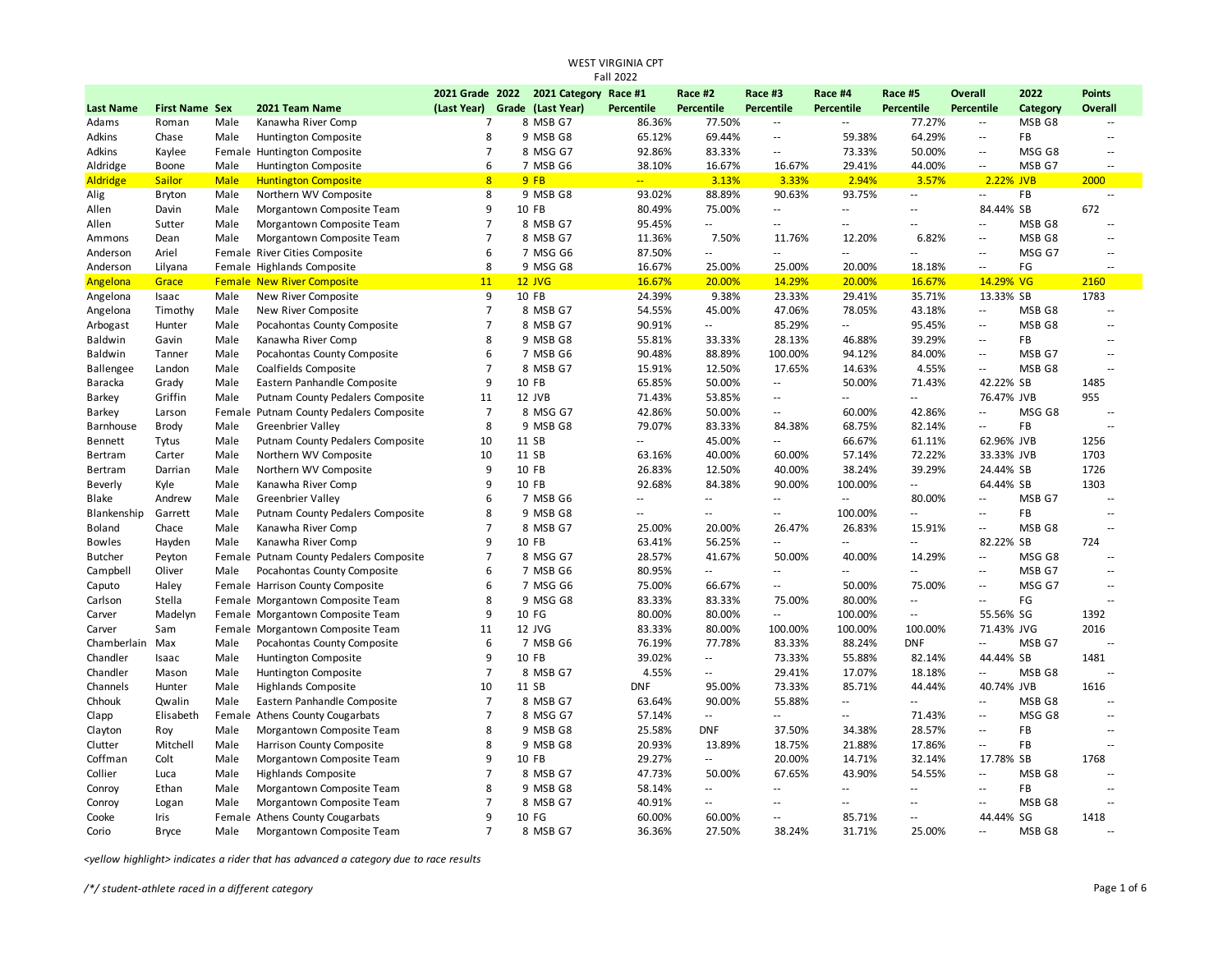| <b>Fall 2022</b> |                       |      |                                         |                               |  |                                       |                   |                                |                          |                          |                          |                             |           |                          |
|------------------|-----------------------|------|-----------------------------------------|-------------------------------|--|---------------------------------------|-------------------|--------------------------------|--------------------------|--------------------------|--------------------------|-----------------------------|-----------|--------------------------|
|                  |                       |      |                                         |                               |  | 2021 Grade 2022 2021 Category Race #1 |                   | Race #2                        | Race #3                  | Race #4                  | Race #5                  | Overall                     | 2022      | <b>Points</b>            |
| <b>Last Name</b> | <b>First Name Sex</b> |      | 2021 Team Name                          | (Last Year) Grade (Last Year) |  |                                       | <b>Percentile</b> | Percentile                     | Percentile               | Percentile               | Percentile               | <b>Percentile</b>           | Category  | Overall                  |
| Coulter          | Harris                | Male | Putnam County Pedalers Composite        | 8                             |  | 9 MSB G8                              | 27.91%            | $\sim$                         | 43.75%                   | $\sim$                   | $\overline{\phantom{a}}$ | $\overline{\phantom{a}}$    | FB        | $\sim$ $\sim$            |
| Crowder          | Sam                   | Male | Kanawha River Comp                      | 9                             |  | 10 FB                                 | 85.37%            | $\sim$                         | $\overline{a}$           | $\sim$ $\sim$            | Ξ.                       | 100.00% SB                  |           | 314                      |
| Crowder          | Wesley                | Male | Huntington Composite                    | $\overline{7}$                |  | 8 MSB G7                              | 84.09%            | $\sim$ $\sim$                  | $\overline{a}$           | 85.37%                   | 65.91%                   | $\overline{\phantom{a}}$    | MSB G8    | $\sim$                   |
| Curtis           | Ethan                 | Male | Huntington Composite                    | 8                             |  | 9 MSB G8                              | 51.16%            | 44.44%                         | 50.00%                   | 37.50%                   | 60.71%                   | $\sim$ $\sim$               | <b>FB</b> | $\sim$                   |
| Cutlip           | Devon                 | Male | Harrison County Composite               | 10                            |  | 11 SB                                 | 68.42%            | 55.00%                         | $\sim$                   | 61.90%                   | $\sim$                   | 66.67% JVB                  |           | 1236                     |
| Daugherty        | Alyssa                |      | Female River Cities Composite           | 8                             |  | 9 MSG G8                              | 100.00%           | 100.00%                        | 100.00%                  | 100.00%                  | 100.00%                  | $\sim$ $\sim$               | FG        | $\sim$ $\sim$            |
| Davis            | Isaiah                | Male | Putnam County Pedalers Composite        | $\overline{7}$                |  | 8 MSB G7                              | 18.18%            | 40.00%                         | $\sim$                   | 51.22%                   | 34.09%                   | $\overline{\phantom{a}}$    | MSB G8    | $\overline{\phantom{a}}$ |
| Debord           | Wyatt                 | Male | Putnam County Pedalers Composite        | $\overline{7}$                |  | 8 MSB G7                              | 45.45%            | 35.00%                         | 61.76%                   | 39.02%                   | 56.82%                   | $\sim$ $\sim$               | MSB G8    | $\sim$ $\sim$            |
| DeLung           | Joshua                | Male | New River Composite                     | 9                             |  | 10 FB                                 | 17.07%            | 87.50%                         | 33.33%                   | 20.59%                   | 46.43%                   | 22.22% SB                   |           | 1731                     |
| Disch            | Gabriel               | Male | Eastern Panhandle Composite             | 10                            |  | 11 SB                                 | 52.63%            | 30.00%                         | 53.33%                   | $\mathbb{Z}^2$           | н.                       | 59.26% JVB                  |           | 1324                     |
| Dodds            | Daniel                | Male | <b>Highlands Composite</b>              | 10                            |  | 11 JVB                                | $/*/$             | 30.77%                         | <b>DNF</b>               | 7.69%                    | 30.00%                   | 70.59% JVB                  |           | 1573                     |
| Dyer             | Drake                 | Male | Huntington Composite                    | 8                             |  | 9 MSB G8                              | 37.21%            | 47.22%                         | 46.88%                   | $\sim$                   | 53.57%                   | $\overline{\phantom{a}}$    | <b>FB</b> | $\overline{\phantom{a}}$ |
| Eads             | Gavin                 | Male | <b>Greenbrier Valley</b>                | 6                             |  | 7 MSB G6                              | 14.29%            | $\sim$                         | Ξ.                       | $\mathbb{Z}^2$           | Ξ.                       | $\overline{\phantom{a}}$    | MSB G7    | $\overline{\phantom{a}}$ |
| Edwards          | Noah                  | Male | <b>Greenbrier Valley</b>                | 8                             |  | 9 MSB G8                              | 4.65%             | 2.78%                          | 3.13%                    | 9.38%                    | $\overline{\phantom{a}}$ | $\sim$ $\sim$               | FB        | $\overline{a}$           |
| Elias            | Zach                  | Male | Northern WV Composite                   | $\overline{7}$                |  | 8 MSB G7                              | 81.82%            | 75.00%                         | 82.35%                   | 92.68%                   | 90.91%                   | $\sim$ $\sim$               | MSB G8    | $\sim$ $\sim$            |
| Elkins           | Tad                   | Male | <b>Greenbrier Valley</b>                | 8                             |  | 9 MSB G8                              | 16.28%            | 16.67%                         | 34.38%                   | 28.13%                   | 57.14%                   | $\sim$ $\sim$               | FB        | $\overline{a}$           |
| Ellem            | Sara                  |      | Female River Cities Composite           | 11                            |  | 12 VG                                 | 100.00%           | 100.00%                        | 100.00%                  | 100.00%                  | 100.00%                  | 50.00% VG                   |           | 2290                     |
| Ellison          | Elijah                | Male | Putnam County Pedalers Composite        | $\overline{7}$                |  | 8 MSB G7                              | $\overline{a}$    | $\sim$                         | $\sim$                   | 36.59%                   | 31.82%                   | $\sim$                      | MSB G8    | $\sim$                   |
| Ellison          | Haley                 |      | Female Putnam County Pedalers Composite | 9                             |  | 10 FG                                 | ц.                | $\overline{\phantom{a}}$       | $\sim$                   | 42.86%                   | 28.57%                   | 77.78% SG                   |           | 971                      |
| Ellison          | Hannah                |      | Female Putnam County Pedalers Composite | 10                            |  | 11 SG                                 | Ц,                | $\overline{a}$                 | $\sim$                   | 50.00%                   | 50.00%                   | 80.00% JVG                  |           | 980                      |
| Ellison          | Jordan                |      | Female Putnam County Pedalers Composite | 9                             |  | 10 FG                                 | Ξ.                | $\overline{a}$                 | $\sim$                   | 57.14%                   | 42.86%                   | 88.89% SG                   |           | 953                      |
| Ellyson          | Ethan                 | Male | <b>River Cities Composite</b>           | 10                            |  | 11 SB                                 | Ξ.                | $\sim$ $\sim$                  | $\overline{\phantom{a}}$ | 42.86%                   | 50.00%                   | 74.07% JVB                  |           | 868                      |
| Erlewine         | Owen                  | Male | Kanawha River Comp                      | $\mathbf{q}$                  |  | 10 FB                                 | 21.95%            | $\sim$ $\sim$                  | $\sim$                   | $\sim$                   | $\sim$                   | 91.11% SB                   |           | 434                      |
| Faulknier        | Carter                | Male | Pocahontas County Composite             | $\overline{7}$                |  | 8 MSB G7                              | 6.82%             | 2.50%                          | 8.82%                    | 7.32%                    | 9.09%                    | $\sim$ $-$                  | MSB G8    | $\sim$ $\sim$            |
| Fedorko          | Cormac                | Male | Morgantown Composite Team               | 8                             |  | 9 MSB G8                              | 97.67%            | 97.22%                         | 93.75%                   | 96.88%                   | $\overline{\phantom{a}}$ | $\sim$ $\sim$               | FB        | $\overline{\phantom{a}}$ |
| Ferguson         | Will                  | Male | Morgantown Composite Team               | 6                             |  | 7 MSB G6                              | 23.81%            | 22.22%                         | 22.22%                   | 35.29%                   | 12.00%                   | $\overline{\phantom{a}}$    | MSB G7    | $\sim$                   |
| Ferrell          | Mitchell              | Male | Kanawha River Comp                      | $\overline{7}$                |  | 8 MSB G7                              | 50.00%            | 25.00%                         | $\sim$                   | $\overline{\phantom{a}}$ | 61.36%                   | $\overline{\phantom{a}}$    | MSB G8    | $\sim$ $\sim$            |
| Foster           | Grace                 |      | Female Putnam County Pedalers Composite | 10                            |  | 11 SG                                 | 75.00%            | $\sim$                         | 100.00%                  | 100.00%                  | 100.00%                  | 40.00% JVG                  |           | 1915                     |
| Foster           | Tanner                | Male | Putnam County Pedalers Composite        | 10                            |  | 11 SB                                 | 15.79%            | 10.00%                         | 13.33%                   | 14.29%                   | 16.67%                   | 7.41% JVB                   |           | 1942                     |
| Fowler           | Hayes                 | Male | New River Composite                     | 8                             |  | 9 MSB G8                              | 30.23%            | 38.89%                         | $\sim$ $\sim$            | 43.75%                   | 25.00%                   | $\mathcal{L}^{\mathcal{L}}$ | FB        | $\sim$ $\sim$            |
| Frame            | <b>Bishop</b>         | Male | Kanawha River Comp                      | 11                            |  | 12 JVB                                | 92.86%            | $\sim$                         | $\overline{a}$           | $\overline{\phantom{a}}$ | Ξ.                       | 100.00% JVB                 |           | 448                      |
| Francis          | Jacob                 | Male | Putnam County Pedalers Composite        | 9                             |  | 10 FB                                 | 82.93%            | $\overline{\phantom{a}}$       | 86.67%                   | 85.29%                   | 92.86%                   | 60.00% SB                   |           | 1337                     |
| Freed            | Kipp                  | Male | River Cities Composite                  | 9                             |  | 10 FB                                 | 19.51%            | 15.63%                         | 26.67%                   | 17.65%                   | 17.86%                   | 11.11% SB                   |           | 1825                     |
| Freed            | Regan                 |      | Female River Cities Composite           | 9                             |  | 10 FG                                 | 40.00%            | 40.00%                         | 75.00%                   | 71.43%                   | 57.14%                   | 22.22% SG                   |           | 1933                     |
| Freed            | Wesley                | Male | <b>River Cities Composite</b>           | $\overline{7}$                |  | 8 MSB G7                              | 34.09%            | 32.50%                         | 41.18%                   | 34.15%                   | 36.36%                   | $\sim$ $\sim$               | MSB G8    | $\sim$                   |
| Fulton           | Ella                  |      | Female Northern WV Composite            | $\overline{7}$                |  | 8 MSG G7                              | 35.71%            | 33.33%                         | 40.00%                   | 20.00%                   | Щ.                       | $\sim$ $\sim$               | MSG G8    | $\sim$ $\sim$            |
| Games            | Ella                  |      | Female Northern WV Composite            | $\overline{7}$                |  | 8 MSG G7                              | 14.29%            | 16.67%                         | 20.00%                   | 13.33%                   | 35.71%                   | $\overline{\phantom{a}}$    | MSG G8    | $\overline{\phantom{a}}$ |
| Gardill          | <b>Brenna</b>         |      | Female Northern WV Composite            | 8                             |  | 9 MSG G8                              | 66.67%            | 66.67%                         | 50.00%                   | 60.00%                   | 36.36%                   | $\sim$ $\sim$               | FG        | $\overline{a}$           |
| Gardill          | Darcie                |      | Female Northern WV Composite            | 6                             |  | 7 MSG G6                              | 50.00%            | 83.33%                         | $\overline{a}$           | $\sim$                   | н.                       | $\overline{\phantom{a}}$    | MSG G7    | $\overline{\phantom{a}}$ |
| Gardill          | Kaleb                 | Male | Northern WV Composite                   | 9                             |  | 10 FB                                 | 95.12%            | 90.63%                         | 93.33%                   | 97.06%                   | 96.43%                   | 62.22% SB                   |           | 1328                     |
| Gaull            | Charlie               | Male | Kanawha River Comp                      | $\overline{7}$                |  | 8 MSB G7                              | 75.00%            | 82.50%                         | $\overline{\phantom{a}}$ | 70.73%                   | 79.55%                   | $\overline{\phantom{a}}$    | MSB G8    | $\overline{a}$           |
| Geldenhuys       | Jasper                | Male | Morgantown Composite Team               | 6                             |  | 7 MSB G6                              | 52.38%            | 66.67%                         | 66.67%                   | $\sim$                   | 56.00%                   | $\sim$                      | MSB G7    | $\overline{\phantom{a}}$ |
| George           | Tanzer                | Male | Morgantown Composite Team               | $\overline{7}$                |  | 8 MSB G7                              | 13.64%            | 15.00%                         | 5.88%                    | 9.76%                    | 13.64%                   | $\sim$                      | MSB G8    | $\overline{a}$           |
|                  |                       |      |                                         | 9                             |  | 10 FG                                 | Ξ.                | $\mathcal{L}_{\mathcal{A}}$    | 100.00%                  | $\overline{\phantom{a}}$ | 85.71%                   | 100.00% SG                  |           | 928                      |
| Gilkerson        | Rebecca               |      | Female New River Composite              |                               |  |                                       |                   |                                |                          | $\sim$                   |                          | $\mathcal{L}^{\mathcal{L}}$ |           | $\sim$ $\sim$            |
| Gilkerson        | Tyler                 | Male | New River Composite                     | 6<br>$\overline{7}$           |  | 7 MSB G6                              | $-$<br>Ц,         | $\sim$ $\sim$<br>$\sim$ $\sim$ | 61.11%                   | $\sim$ $\sim$            | 60.00%                   |                             | MSB G7    | $\overline{a}$           |
| Godfrey          | Aylin                 |      | Female Eastern Panhandle Composite      | 9                             |  | 8 MSG G7                              |                   |                                | 60.00%<br>$\sim$         | $\sim$ $\sim$            | 28.57%                   | $\overline{\phantom{a}}$    | MSG G8    |                          |
| Goldman          | Crawford              | Male | Kanawha River Comp                      | 7                             |  | 10 FB                                 | 36.59%<br>Ξ.      | 25.00%                         |                          |                          | н.                       | 77.78% SB                   |           | 837                      |
| Good             | Fletcher              | Male | New River Composite                     | $\overline{7}$                |  | 8 MSB G7                              |                   | $\mathbf{u}$                   | $\overline{a}$           | $\overline{\phantom{a}}$ | 72.73%                   | $\overline{\phantom{a}}$    | MSB G8    | $\overline{\phantom{a}}$ |
| Graham           | Savana                |      | Female Eastern Panhandle Composite      |                               |  | 8 MSG G7                              | Ξ.                | $\mathbf{u}$                   | 80.00%                   | $\mathbb{Z}^2$           | 85.71%                   | $\overline{\phantom{a}}$    | MSG G8    | $\overline{\phantom{a}}$ |
| Graves           | Orion                 | Male | <b>Greenbrier Valley</b>                | 8                             |  | 9 MSB G8                              | 72.09%            | $\sim$ $\sim$                  | $\overline{a}$           | $\sim$                   | 67.86%                   | $\sim$                      | FB        | $\sim$                   |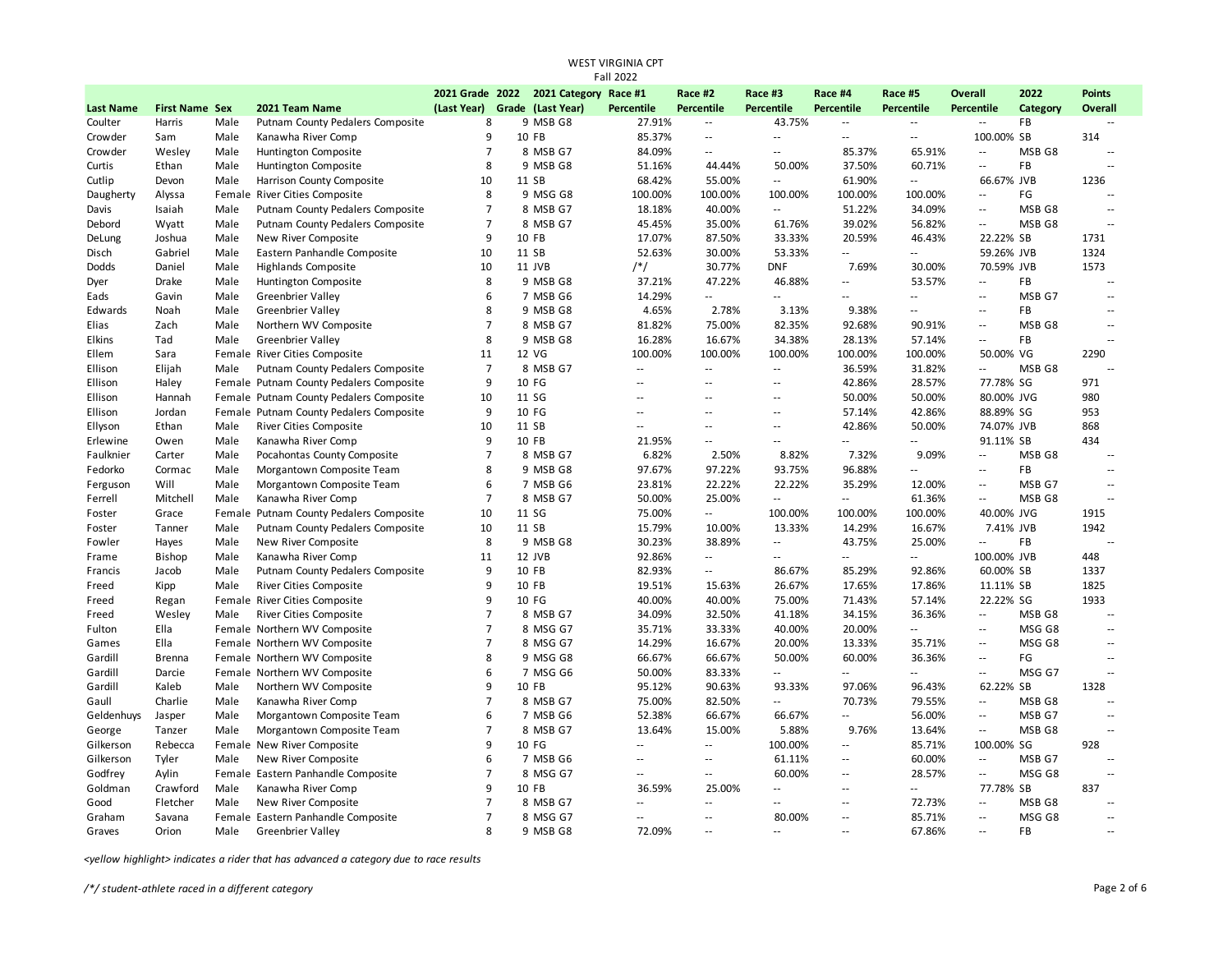| <b>Fall 2022</b> |                       |             |                                  |                               |  |                                       |                          |                             |                 |                             |                             |                          |           |                |
|------------------|-----------------------|-------------|----------------------------------|-------------------------------|--|---------------------------------------|--------------------------|-----------------------------|-----------------|-----------------------------|-----------------------------|--------------------------|-----------|----------------|
|                  |                       |             |                                  |                               |  | 2021 Grade 2022 2021 Category Race #1 |                          | Race #2                     | Race #3         | Race #4                     | Race #5                     | <b>Overall</b>           | 2022      | <b>Points</b>  |
| <b>Last Name</b> | <b>First Name Sex</b> |             | 2021 Team Name                   | (Last Year) Grade (Last Year) |  |                                       | <b>Percentile</b>        | Percentile                  | Percentile      | Percentile                  | Percentile                  | <b>Percentile</b>        | Category  | <b>Overall</b> |
| Gray             | Addy                  |             | Female Kanawha River Comp        | $\overline{7}$                |  | 8 MSG G7                              | 50.00%                   | 75.00%                      | 100.00%         | 46.67%                      | 78.57%                      | $\overline{\phantom{a}}$ | MSG G8    | $\sim$ $\sim$  |
| Gregory          | Jaden                 | Male        | New River Composite              | 9                             |  | 10 FB                                 | 73.17%                   | 65.63%                      | 80.00%          | 79.41%                      | 85.71%                      | 53.33% SB                |           | 1409           |
| Harris           | Andrew                | Male        | <b>Highlands Composite</b>       | 8                             |  | 9 MSB G8                              | 81.40%                   | $\mathcal{L}_{\mathcal{A}}$ | <b>DNF</b>      | $\mathcal{L}_{\mathcal{A}}$ | $\mathcal{L}^{\mathcal{L}}$ | Ξ.                       | <b>FB</b> | $\sim$         |
| Harrison         | Ben                   | Male        | New River Composite              | $\overline{7}$                |  | 8 MSB G7                              | 9.09%                    | $\sim$ $\sim$               | 14.71%          | 29.27%                      | 27.27%                      | Ξ.                       | MSB G8    | $\sim$         |
| Harrison         | Dustin                | Male        | New River Composite              | 9                             |  | 10 FB                                 | 31.71%                   | $\sim$                      | 30.00%          | 47.06%                      | $\sim$                      | 68.89% SB                |           | 1232           |
| Harrison         | Zach                  | Male        | Putnam County Pedalers Composite | 9                             |  | 10 FB                                 | 41.46%                   | 34.38%                      | 50.00%          | 52.94%                      | 64.29%                      | 31.11% SB                |           | 1581           |
| Hawkinberr       | Samuel                | <b>Male</b> | <b>Morgantown Composite Team</b> | 9                             |  | $10$ FB                               | 2.44%                    | $\mathbb{Z}$ .              | 13.33%          | 11.76%                      | 10.71%                      | 8.89% JVB                |           | 1925           |
| Hawver           | Sam                   | Male        | <b>Greenbrier Valley</b>         | 8                             |  | 9 MSB G8                              | 2.33%                    | 8.33%                       | 6.25%           | 3.13%                       | 3.57%                       | Ξ.                       | <b>FB</b> | Ξ.             |
| Hedrick          | Garrett               | Male        | Putnam County Pedalers Composite | 10                            |  | 11 SB                                 | 42.11%                   | 50.00%                      | 40.00%          | 38.10%                      | 33.33%                      | 25.93% JVB               |           | 1794           |
| Hitchcock        | Teegan                | Male        | Putnam County Pedalers Composite | 6                             |  | 7 MSB G6                              | $\sim$                   | $\sim$ $\sim$               | $\sim$          | $\overline{\phantom{a}}$    | 96.00%                      | $\overline{\phantom{a}}$ | MSB G7    | ц.             |
| Hoblitzell       | Ellie                 |             | Female Kanawha River Comp        | 8                             |  | 9 MSG G8                              | 41.67%                   | 41.67%                      | 41.67%          | 50.00%                      | 54.55%                      | $\sim$                   | FG        | ц.             |
| Holt             | Andrew                | Male        | <b>Greenbrier Valley</b>         | 8                             |  | 9 MSB G8                              | 23.26%                   | $\sim$                      | $\sim$          | $\sim$ $\sim$               | 35.71%                      | Ξ.                       | <b>FB</b> | $\sim$         |
| Hoover           | Leo                   | Male        | Kanawha River Comp               | 6                             |  | 7 MSB G6                              | 66.67%                   | $\sim$ $\sim$               | $\sim$          | 76.47%                      | 64.00%                      | Ξ.                       | MSB G7    | $\sim$         |
| Hrabosky         | Gabe                  | <b>Male</b> | <b>New River Composite</b>       | 9                             |  | <b>10 FB</b>                          | 4.88%                    | 6.25%                       | 6.67%           | 8.82%                       | 14.29%                      | 4.44% JVB                |           | 1951           |
| Hrabosky         | Judah                 | Male        | New River Composite              | 8                             |  | 9 MSB G8                              | 9.30%                    | 11.11%                      | 12.50%          | 18.75%                      | 21.43%                      | $\overline{\phantom{a}}$ | FB        | $\overline{a}$ |
| Hunt             | Ryan                  | Male        | Morgantown Composite Team        | 8                             |  | 9 MSB G8                              | 86.05%                   | 50.00%                      | 71.88%          | $\sim$                      | 71.43%                      | Ξ.                       | FB        | $\sim$         |
| Hutzler          | Duncan                | Male        | Eastern Panhandle Composite      | 10                            |  | 11 SB                                 | $\sim$ $\sim$            | $\sim$ $\sim$               | 100.00%         | $\sim$ $\sim$               | $\sim$ $\sim$               | 92.59% JVB               |           | 396            |
| Isaac            | Lucy                  |             | Female Athens County Cougarbats  | $\overline{7}$                |  | 8 MSG G7                              | $\sim$ $\sim$            | $\sim$ $\sim$               | $\mathcal{L} =$ | 66.67%                      | $\sim$ $\sim$               | u.                       | MSG G8    | $\sim$         |
| Isaac            | Miles                 | Male        | <b>Athens County Cougarbats</b>  | 8                             |  | 9 MSB G8                              | $\overline{\phantom{a}}$ | $\sim$ $\sim$               | Ξ.              | 81.25%                      | $\sim$                      | $\overline{a}$           | FB        | $\sim$         |
| Jannotta         | Gabriel               | Male        | Putnam County Pedalers Composite | $\overline{7}$                |  | 8 MSB G7                              | 31.82%                   | 37.50%                      | Ξ.              | 63.41%                      | 59.09%                      | $\sim$                   | MSB G8    | ц.             |
| Johnson          | Maraid                |             | Female Morgantown Composite Team | 9                             |  | 10 FG                                 | $\sim$ $\sim$            | $\sim$ $\sim$               | 50.00%          | 28.57%                      | 71.43%                      | 33.33% SG                |           | 1444           |
| Judy             | Allison               |             | Female Highlands Composite       | 8                             |  | 9 MSG G8                              | $\sim$ $\sim$            | $\sim$ $\sim$               | $\sim$          | $\sim$                      | 72.73%                      | $\overline{\phantom{a}}$ | FG        | $\sim$         |
| Kaelin           | Andrew                | Male        | River Cities Composite           | 8                             |  | 9 MSB G8                              | 69.77%                   | 55.56%                      | 65.63%          | 62.50%                      | 75.00%                      | $\sim$                   | FB        | $\sim$         |
| Kasler           | Cooper                | Male        | <b>Athens County Cougarbats</b>  | $\overline{7}$                |  | 8 MSB G7                              | 29.55%                   | 97.50%                      | $\sim$          | $\overline{\phantom{a}}$    | $\sim$                      | $\overline{\phantom{a}}$ | MSB G8    | $\sim$         |
| Kenamond         | Jack                  | Male        | Northern WV Composite            | $\overline{7}$                |  | 8 MSB G7                              | --                       | $\sim$                      | 20.59%          | 21.95%                      | 52.27%                      | $\sim$                   | MSB G8    | ц.             |
| Kime             | <b>Beatrice</b>       |             | Female Kanawha River Comp        | $\overline{7}$                |  | 8 MSG G7                              | 78.57%                   | $\sim$                      | Ξ.              | 93.33%                      | $\sim$                      | $\sim$                   | MSG G8    | ц.             |
| Kime             | Henry                 | Male        | Kanawha River Comp               | 8                             |  | 9 MSB G8                              | 48.84%                   | 36.11%                      | 68.75%          | 56.25%                      | $\sim$ $\sim$               | Ξ.                       | FB        | ц.             |
| Kinneer          | Parker                | Male        | Morgantown Composite Team        | 9                             |  | 10 FB                                 | 68.29%                   | 46.88%                      | 60.00%          | 44.12%                      | 67.86%                      | 37.78% SB                |           | 1547           |
| Kirk             | Griffin               | Male        | Putnam County Pedalers Composite | 6                             |  | 7 MSB G6                              | 47.62%                   | $\sim$                      | 72.22%          | 47.06%                      | 36.00%                      | ٠.                       | MSB G7    | $\overline{a}$ |
| Koenig           | Guy                   | Male        | <b>Greenbrier Valley</b>         | 9                             |  | 10 FB                                 | 78.05%                   | 81.25%                      | Ξ.              | $\overline{a}$              | $\sim$ $\sim$               | 86.67% SB                |           | 667            |
| Kotses           | Kate                  |             | Female Athens County Cougarbats  | 8                             |  | 9 MSG G8                              | 25.00%                   | 16.67%                      | 16.67%          | 30.00%                      | 27.27%                      | Ξ.                       | FG        |                |
| Kramer           | Micah                 | Male        | Northern WV Composite            | 9                             |  | 10 FB                                 | 9.76%                    | 21.88%                      | $\mathcal{L} =$ | $\sim$                      | $\mathcal{L}_{\mathcal{A}}$ | 73.33% SB                |           | 920            |
| Leatherman       | Harrison              | Male        | <b>Greenbrier Valley</b>         | $\overline{7}$                |  | 8 MSB G7                              | 20.45%                   | 22.50%                      | 23.53%          | 19.51%                      | 22.73%                      | Ξ.                       | MSB G8    | $\sim$         |
| Leedy            | Chloe                 |             | Female Kanawha River Comp        | 8                             |  | 9 MSG G8                              | 91.67%                   | 91.67%                      | 91.67%          | $\sim$                      | $\sim$                      | $\overline{\phantom{a}}$ | FG        | $\overline{a}$ |
| Leeper           | Kaden                 | <b>Male</b> | <b>Morgantown Composite Team</b> | 11                            |  | $12$ JVB                              | 14.29%                   | 15.38%                      | 18.18%          | 23.08%                      | 20.00%                      | 11.76% VB                |           | 2120           |
| Lester           | Brody                 | Male        | Putnam County Pedalers Composite | 10                            |  | 11 SB                                 | 84.21%                   | 80.00%                      | $\sim$          | 90.48%                      | 83.33%                      | 51.85% JVB               |           | 1551           |
| Lewis            | <b>Brock</b>          | Male        | Morgantown Composite Team        | 9                             |  | 10 FB                                 | 58.54%                   | $\mathbb{L}^{\mathbb{L}}$   | 70.00%          | 58.82%                      | 60.71%                      | 48.89% SB                |           | 1472           |
| Linn             | Zayne                 | Male        | Morgantown Composite Team        | 8                             |  | 9 MSB G8                              | 95.35%                   | 94.44%                      | $\mathcal{L} =$ | 75.00%                      | $\mathcal{L}_{\mathcal{A}}$ | u.                       | FB        | $\sim$         |
| Linscott         | Izekiel               | Male        | <b>Athens County Cougarbats</b>  | 8                             |  | 9 MSB G8                              | 34.88%                   | 27.78%                      | 21.88%          | 25.00%                      | 46.43%                      | Ξ.                       | FB        | ц,             |
| Little           | Cam                   | Male        | <b>Greenbrier Valley</b>         | 10                            |  | 11 SB                                 | 5.26%                    | 5.00%                       | 6.67%           | 4.76%                       | 11.11%                      | 3.70% JVB                |           | 2000           |
| Lloyd            | Jackson               | Male        | Northern WV Composite            | 9                             |  | 10 FB                                 | 48.78%                   | $\sim$                      | Ξ.              | $\overline{\phantom{a}}$    | $\sim$                      | 93.33% SB                |           | 370            |
| Loomis           | lan                   | Male        | Eastern Panhandle Composite      | 8                             |  | 9 MSB G8                              | 53.49%                   | 41.67%                      | 53.13%          | $\overline{a}$              | $\sim$                      | Ξ.                       | <b>FB</b> | ц,             |
| Lunsford         | Dylan                 | Male        | Huntington Composite             | 8                             |  | 9 MSB G8                              | 18.60%                   | 19.44%                      | 15.63%          | 12.50%                      | 14.29%                      | $\overline{\phantom{a}}$ | FB        | $\sim$         |
| Lunsford         | Noah                  | Male        | Huntington Composite             | 6                             |  | 7 MSB G6                              | 19.05%                   | 33.33%                      | 33.33%          | 17.65%                      | 16.00%                      | Ξ.                       | MSB G7    | ц,             |
| Lyle             | Luke                  | Male        | Putnam County Pedalers Composite | 10                            |  | 11 SB                                 | 10.53%                   | $\sim$ $\sim$               | $\sim$          | 9.52%                       | 5.56%                       | 55.56% JVB               |           | 1480           |
|                  | Nathanial             | Male        | Northern WV Composite            | 9                             |  | 10 FB                                 | 70.73%                   | 62.50%                      | $\sim$          | 70.59%                      | 42.86%                      | 51.11% SB                |           | 1468           |
| Magers           | Andrew                | Male        | New River Composite              | 8                             |  | 9 MSB G8                              | $\sim$ $\sim$            | 80.56%                      | 75.00%          | $\sim$                      | 89.29%                      | $\sim$                   | <b>FB</b> | $\sim$         |
| Major<br>Manor   | Patrick               | Male        | Eastern Panhandle Composite      | 8                             |  | 9 MSB G8                              | 13.95%                   | 52.78%                      | 56.25%          | щ.                          | $\mathbb{Z}^2$              | $\overline{\phantom{a}}$ | FB        | $\overline{a}$ |
|                  |                       |             |                                  | $\overline{7}$                |  |                                       |                          |                             |                 |                             |                             | $\sim$                   |           | $\sim$         |
| Marra            | Mitch                 | Male        | River Cities Composite           | 9                             |  | 8 MSB G7                              | 38.64%                   | 30.00%                      | 35.29%          | 48.78%                      | 29.55%                      |                          | MSB G8    |                |
| Maze             | Chase                 | Male        | River Cities Composite           |                               |  | 10 FB                                 | 34.15%                   | 43.75%                      | 63.33%          | 32.35%                      | 53.57%                      | 28.89% SB                |           | 1620           |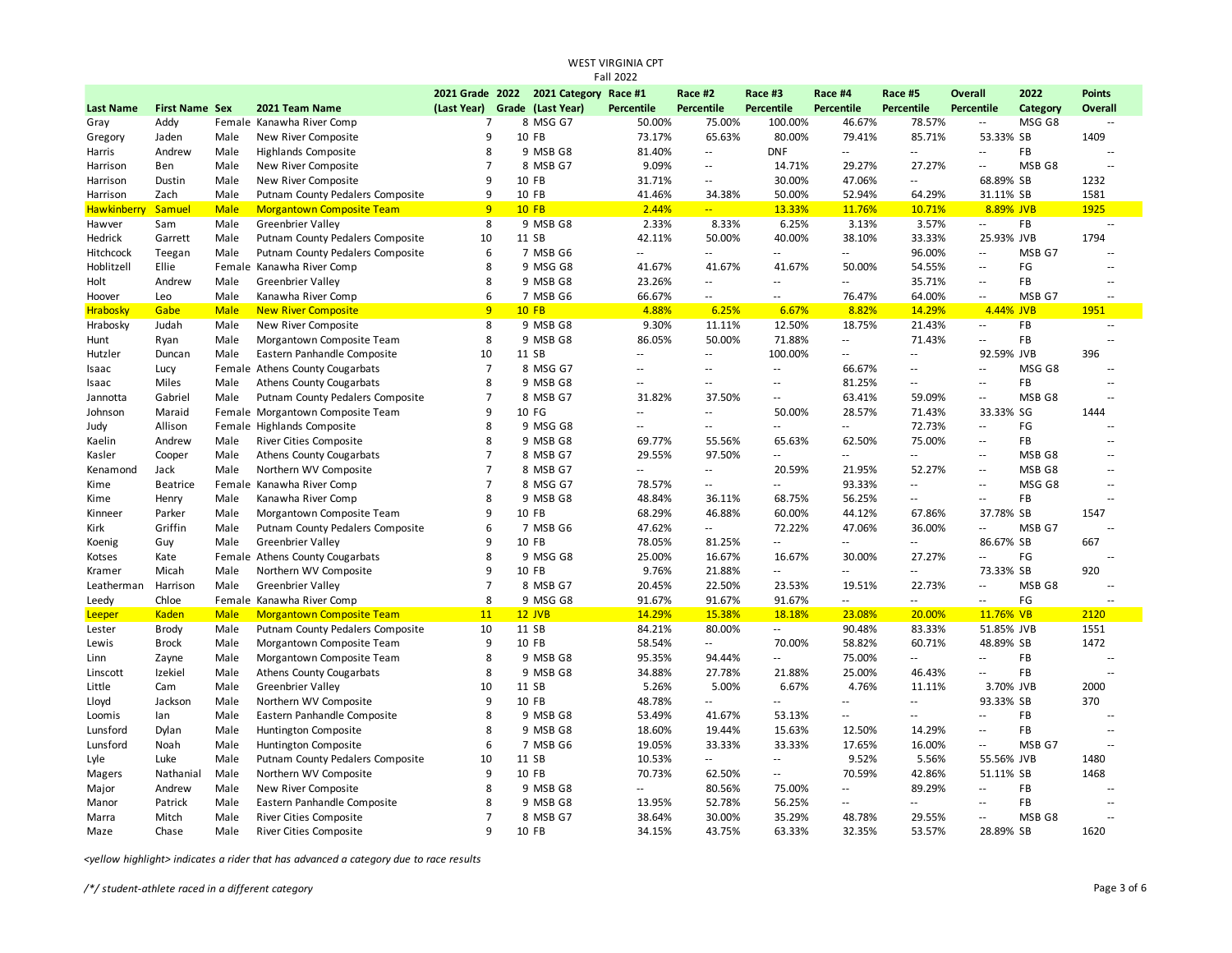| Fall 2022         |                       |      |                                         |                               |  |                                       |                             |                             |                          |                             |                |                          |          |                          |
|-------------------|-----------------------|------|-----------------------------------------|-------------------------------|--|---------------------------------------|-----------------------------|-----------------------------|--------------------------|-----------------------------|----------------|--------------------------|----------|--------------------------|
|                   |                       |      |                                         |                               |  | 2021 Grade 2022 2021 Category Race #1 |                             | Race #2                     | Race #3                  | Race #4                     | Race #5        | Overall                  | 2022     | <b>Points</b>            |
| <b>Last Name</b>  | <b>First Name Sex</b> |      | 2021 Team Name                          | (Last Year) Grade (Last Year) |  |                                       | Percentile                  | Percentile                  | Percentile               | Percentile                  | Percentile     | Percentile               | Category | Overall                  |
| <b>McBrayer</b>   | Ashley                |      | <b>Female Harrison County Composite</b> | 8 <sup>1</sup>                |  | 9FG                                   | 20.00%                      | 20.00%                      | 25.00%                   | 14.29%                      | 14.29%         | 11.11% JVG               |          | 2000                     |
| McIlvaine         | Finn                  | Male | Kanawha River Comp                      | $\overline{7}$                |  | 8 MSB G7                              | 59.09%                      | $\sim$                      | $\sim$                   | 65.85%                      | 38.64%         | $\overline{\phantom{a}}$ | MSB G8   | $\sim$                   |
| McIlvaine         | Sophie                |      | Female Kanawha River Comp               | 10                            |  | 11 SG                                 | 100.00%                     | $\sim$                      | $\overline{\phantom{a}}$ | 75.00%                      | 75.00%         | 60.00% JVG               |          | 1434                     |
| Mcneely           | Ethan                 | Male | Huntington Composite                    | 10                            |  | 11 SB                                 | $\mathcal{L}_{\mathcal{A}}$ | 75.00%                      | 66.67%                   | 80.95%                      | 77.78%         | 44.44% JVB               |          | 1610                     |
| McQueen           |                       |      | Magdalene Female Huntington Composite   | $\overline{7}$                |  | 8 MSG G7                              | 100.00%                     | 100.00%                     | 90.00%                   | 100.00%                     | 100.00%        | $\overline{\phantom{a}}$ | MSG G8   | $\overline{\phantom{a}}$ |
| McQueen           | Maximus               | Male | Huntington Composite                    | $\overline{7}$                |  | 8 MSB G7                              | 97.73%                      | 100.00%                     | 94.12%                   | 100.00%                     | 97.73%         | $\ddotsc$                | MSB G8   | $\sim$                   |
| Meyer             | Jacob                 | Male | Morgantown Composite Team               | 9                             |  | 10 FB                                 | 53.66%                      | 93.75%                      | 46.67%                   | 35.29%                      | 50.00%         | 33.33% SB                |          | 1578                     |
| Miller            | Cole                  | Male | Morgantown Composite Team               | 9                             |  | 10 FB                                 | $\mathcal{L}_{\mathcal{A}}$ | 31.25%                      | 16.67%                   | 23.53%                      | 25.00%         | 15.56% SB                |          | 1780                     |
| Miller            | Grant                 | Male | Putnam County Pedalers Composite        | $\overline{7}$                |  | 8 MSB G7                              | $\sim$ $\sim$               | $\sim$ $\sim$               | 76.47%                   | 73.17%                      | 63.64%         | $\overline{\phantom{a}}$ | MSB G8   | $\sim$                   |
| Miller            | Kendall               |      | Female Putnam County Pedalers Composite | $\overline{7}$                |  | 8 MSG G7                              | 71.43%                      | 91.67%                      | щ.                       | 86.67%                      | 92.86%         | $\overline{\phantom{a}}$ | MSG G8   | $\sim$                   |
| Miller            | Quincy                | Male | <b>Highlands Composite</b>              | 9                             |  | 10 FB                                 | $\sim$ $\sim$               | 28.13%                      | 36.67%                   | $\sim$                      | ω.             | 75.56% SB                |          | 854                      |
| Miner             | Brayden               | Male | Northern WV Composite                   | 6                             |  | 7 MSB G6                              | 33.33%                      | 27.78%                      | 27.78%                   | 23.53%                      | 24.00%         | $\ddotsc$                | MSB G7   | $\sim$                   |
| Mitchell          | Nolan                 | Male | Kanawha River Comp                      | 10                            |  | 11 SB                                 | 94.74%                      | 85.00%                      | 93.33%                   | 95.24%                      | 94.44%         | 48.15% JVB               |          | 1552                     |
| Morgan            | Maxwell               | Male | <b>Athens County Cougarbats</b>         | $\overline{7}$                |  | 8 MSB G7                              | 52.27%                      | 52.50%                      | $\overline{\phantom{a}}$ | $\sim$                      | 50.00%         | $\sim$ $\sim$            | MSB G8   | $\sim$                   |
| Mullin            | Grady                 | Male | Northern WV Composite                   | 8                             |  | 9 MSB G8                              | 74.42%                      | 86.11%                      | 78.13%                   | 84.38%                      | 100.00%        | $\overline{a}$           | FB       | $\sim$                   |
| Mullin            | Owen                  | Male | Northern WV Composite                   | $\overline{7}$                |  | 8 MSB G7                              | 61.36%                      | 67.50%                      | 70.59%                   | 60.98%                      | 68.18%         | $\sim$ $\sim$            | MSB G8   | $\sim$ $\sim$            |
| Muncy             | Parker                | Male | Harrison County Composite               | 6                             |  | 7 MSB G6                              | 28.57%                      | 72.22%                      | 38.89%                   | 52.94%                      | 20.00%         | $\overline{\phantom{a}}$ | MSB G7   | $\sim$                   |
| Myers             | Abby                  |      | Female Kanawha River Comp               | 6                             |  | 7 MSG G6                              | 37.50%                      | $\sim$                      | Ξ.                       | Ξ.                          | Щ.             | $\overline{\phantom{a}}$ | MSG G7   | $\sim$ $\sim$            |
| Newton            | Mauri                 | Male | Eastern Panhandle Composite             | $\overline{7}$                |  | 8 MSB G7                              | $\sim$                      | $\sim$ $\sim$               | 88.24%                   | $\mathcal{L}_{\mathcal{A}}$ | $\mathbf{u}$   | $\sim$ $\sim$            | MSB G8   | $\sim$ $\sim$            |
| Nicola            | Peyton                | Male | Morgantown Composite Team               | $\overline{7}$                |  | 8 MSB G7                              | 2.27%                       | 5.00%                       | $\overline{\phantom{a}}$ | 2.44%                       | 2.27%          | $\overline{a}$           | MSB G8   | $\sim$ $\sim$            |
| O'Connell         | Dillon                | Male | Northern WV Composite                   | 8                             |  | 9 MSB G8                              | 88.37%                      | 75.00%                      | 81.25%                   | 87.50%                      | 92.86%         | $\overline{a}$           | FB       | $\sim$                   |
| O'Connell         | Logan                 | Male | Northern WV Composite                   | 10                            |  | 11 SB                                 | 21.05%                      | 20.00%                      | 46.67%                   | 23.81%                      | 88.89%         | 11.11% JVB               |          | 1856                     |
| Ojeda             | Chase                 | Male | Kanawha River Comp                      | 6                             |  | 7 MSB G6                              | 100.00%                     | 100.00%                     | 94.44%                   | 100.00%                     | 88.00%         | $\sim$ $\sim$            | MSB G7   | $\sim$                   |
| Orders            | Matthew               | Male | Kanawha River Comp                      | 6                             |  | 7 MSB G6                              | $\sim$                      | $\sim$                      | 50.00%                   | $\sim$                      | 28.00%         | $\overline{\phantom{a}}$ | MSB G7   | $\overline{\phantom{a}}$ |
| Orwig             | Rylan                 | Male | Huntington Composite                    | 10                            |  | 11 SB                                 | 36.84%                      | 15.00%                      | 26.67%                   | 33.33%                      | 38.89%         | 14.81% JVB               |          | 1849                     |
| Palm              | Bella                 |      | Female Morgantown Composite Team        | 10                            |  | 11 JVG                                | /*/                         | $\sim$ $\sim$               | 28.57%                   | 40.00%                      | 66.67%         | 85.71% JVG               |          | 1572                     |
| Parker            | Grayson               | Male | Putnam County Pedalers Composite        | 8                             |  | 9 MSB G8                              | 60.47%                      | 58.33%                      | 62.50%                   | 40.63%                      | 42.86%         | $\overline{\phantom{a}}$ | FB       | $\sim$                   |
| Pendry            | Brendan               | Male | Coalfields Composite                    | $\overline{7}$                |  | 8 MSB G7                              | 88.64%                      | 85.00%                      | <b>DNF</b>               | 90.24%                      | 86.36%         | $\overline{a}$           | MSB G8   | $\sim$                   |
| Perna             | Sofia                 |      | Female Kanawha River Comp               | 8                             |  | 9 MSG G8                              | 75.00%                      | 75.00%                      | 83.33%                   | 90.00%                      | 81.82%         | $\overline{\phantom{a}}$ | FG       | $\sim$                   |
| Petry             | Clayton               | Male | Northern WV Composite                   | $\overline{7}$                |  | 8 MSB G7                              | 27.27%                      | 17.50%                      | 32.35%                   | 24.39%                      | 20.45%         | ä.                       | MSB G8   | $\sim$                   |
| Poffenbarger Jack |                       | Male | Northern WV Composite                   | 10                            |  | 11 SB                                 | 89.47%                      | $\mathcal{L}_{\mathcal{A}}$ | Ξ.                       | $\mathcal{L}_{\mathcal{A}}$ | $\sim$         | 96.30% JVB               |          | 385                      |
| Pollock           | Hayden                | Male | Morgantown Composite Team               | 6                             |  | 7 MSB G6                              | 71.43%                      | 44.44%                      | $\overline{\phantom{a}}$ | 41.18%                      | 32.00%         | $\overline{\phantom{a}}$ | MSB G7   | $\overline{\phantom{a}}$ |
| Pool              | Calvin                | Male | Eastern Panhandle Composite             | 11                            |  | 12 JVB                                | 21.43%                      | 23.08%                      | 27.27%                   | 46.15%                      | 40.00%         | 17.65% JVB               |          | 2075                     |
| Powell            | Mason                 | Male | <b>Highlands Composite</b>              | 9                             |  | 10 FB                                 | 43.90%                      | 37.50%                      | 56.67%                   | 64.71%                      | 57.14%         | 35.56% SB                |          | 1569                     |
| Powell            | Nate                  | Male | <b>Highlands Composite</b>              | $\overline{7}$                |  | 8 MSB G7                              | 72.73%                      | 70.00%                      | 79.41%                   | 80.49%                      | 84.09%         | $\ddotsc$                | MSB G8   | $\sim$                   |
| Preston           | Charlie               | Male | <b>Greenbrier Valley</b>                | 8                             |  | 9 MSB G8                              | 100.00%                     | Ξ.                          | Ξ.                       | 90.63%                      | 96.43%         | $\ddotsc$                | FB       | $\sim$ $\sim$            |
| Provo             | Nathan                | Male | Eastern Panhandle Composite             | $6\phantom{1}6$               |  | 7 MSB G6                              | $\overline{\phantom{a}}$    | 55.56%                      | $\overline{\phantom{a}}$ | 58.82%                      | 52.00%         | $\overline{a}$           | MSB G7   | $\ddotsc$                |
| Pursley           | Zachariah             | Male | <b>River Cities Composite</b>           | 10                            |  | 11 SB                                 | $\sim$ $\sim$               | 90.00%                      | ٠.                       | 100.00%                     | щ.             | 85.19% JVB               |          | 745                      |
| Pyles             | Garron                | Male | Morgantown Composite Team               | 6                             |  | 7 MSB G6                              | $\sim$                      | 38.89%                      | Ξ.                       | $\sim$                      | $\sim$ $\sim$  | ä.                       | MSB G7   | $\sim$                   |
| Ramirez           | Yahaira               |      | Female Harrison County Composite        | 9                             |  | 10 FG                                 | 100.00%                     | 100.00%                     | цц                       | $\mathcal{L}_{\mathcal{A}}$ | 100.00%        | 66.67% SG                |          | 1376                     |
|                   |                       |      |                                         | $\overline{7}$                |  | 8 MSB G7                              | 22.73%                      | 10.00%                      | 2.94%                    | 4.88%                       | 11.36%         | $\overline{a}$           | MSB G8   | $\sim$                   |
| Randolph          | Benjamin              | Male | Huntington Composite                    | 9                             |  | 10 FB                                 | 12.20%                      | $\sim$ $\sim$               | $\sim$                   | $\overline{\phantom{a}}$    | $\overline{a}$ | 88.89% SB                |          | 464                      |
| Remp              | Carter                | Male | Northern WV Composite                   | 8                             |  |                                       |                             |                             | 33.33%                   | 40.00%                      |                | $\sim$ $\sim$            | FG       |                          |
| Riley             | Eva                   |      | Female Athens County Cougarbats         |                               |  | 9 MSG G8                              | 33.33%                      | 33.33%                      |                          |                             | 45.45%         |                          |          |                          |
| Riner             | Jaxon                 | Male | New River Composite                     | $\overline{7}$                |  | 8 MSB G7                              | 65.91%                      | 47.50%                      | Щ.                       | 75.61%                      | 75.00%         | $\sim$ $\sim$            | MSB G8   | $\sim$ $\sim$            |
| Roach             | Kyler                 | Male | Eastern Panhandle Composite             | $\overline{7}$                |  | 8 MSB G7                              | $\sim$ $\sim$               | 57.50%                      | 44.12%                   | 41.46%                      | $-1$           | $\sim$ $\sim$            | MSB G8   | $\sim$                   |
| Roberts           | Jakob                 | Male | Putnam County Pedalers Composite        | 8                             |  | 9 MSB G8                              | 62.79%                      | 61.11%                      | 59.38%                   | 50.00%                      | 50.00%         | $\overline{\phantom{a}}$ | FB       | $\sim$                   |
| Robinson          | Christian             | Male | Kanawha River Comp                      | 8                             |  | 9 MSB G8                              | $\sim$ $\sim$               | 77.78%                      | Щ.                       | $\mathcal{L}_{\mathcal{A}}$ | 78.57%         | $\mathbb{Z}^2$           | FB       | $\sim$                   |
| Roma              | Capri                 |      | Female Huntington Composite             | 11                            |  | 12 JVG                                | 100.00%                     | 100.00%                     | 71.43%                   | 80.00%                      | 50.00%         | 57.14% JVG               |          | 2041                     |
| Roma              | Dante                 | Male | Huntington Composite                    | $\overline{7}$                |  | 8 MSB G7                              | 70.45%                      | 72.50%                      | 50.00%                   | 53.66%                      | 45.45%         | ä.                       | MSB G8   | $\sim$                   |
| Roman             | Tyler                 | Male | Morgantown Composite Team               | 9                             |  | 10 FB                                 | 100.00%                     | 96.88%                      | 96.67%                   | 91.18%                      | $-1$           | 66.67% SB                |          | 1284                     |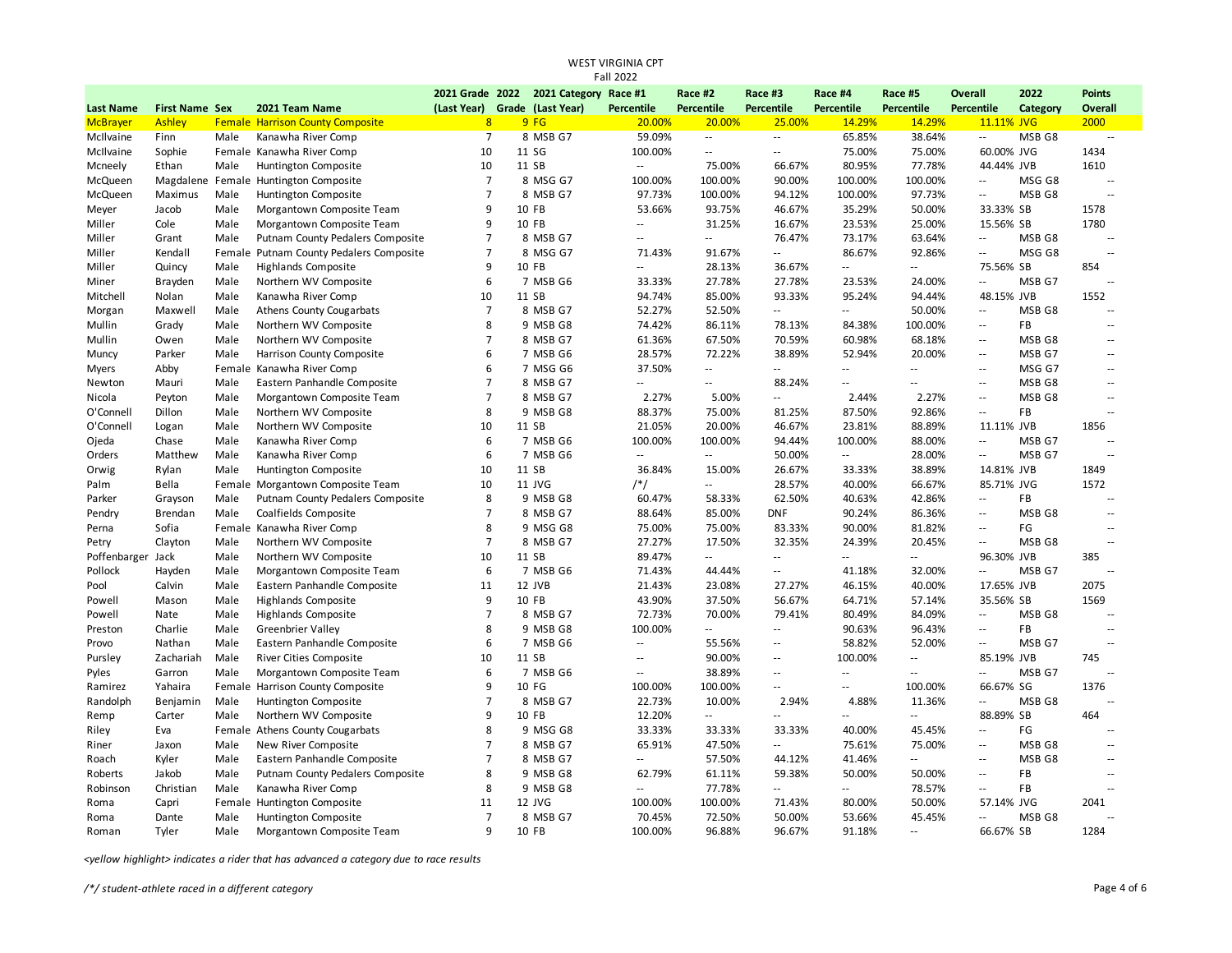| <b>Fall 2022</b> |                       |      |                                         |                 |  |                       |                          |                             |                          |                             |                             |                          |           |                             |
|------------------|-----------------------|------|-----------------------------------------|-----------------|--|-----------------------|--------------------------|-----------------------------|--------------------------|-----------------------------|-----------------------------|--------------------------|-----------|-----------------------------|
|                  |                       |      |                                         | 2021 Grade 2022 |  | 2021 Category Race #1 |                          | Race #2                     | Race #3                  | Race #4                     | Race #5                     | <b>Overall</b>           | 2022      | <b>Points</b>               |
| <b>Last Name</b> | <b>First Name Sex</b> |      | 2021 Team Name                          | (Last Year)     |  | Grade (Last Year)     | <b>Percentile</b>        | Percentile                  | <b>Percentile</b>        | Percentile                  | Percentile                  | <b>Percentile</b>        | Category  | Overall                     |
| Romshak          | Walker                | Male | Northern WV Composite                   | 10              |  | 11 SB                 | $\sim$                   | 60.00%                      | $\sim$ $\sim$            | 76.19%                      | $\sim$ $\sim$               | 81.48% JVB               |           | 804                         |
| Ruckman          | Braydn                | Male | Northern WV Composite                   | $\overline{7}$  |  | 8 MSB G7              | $\overline{\phantom{a}}$ | 62.50%                      | 58.82%                   | 56.10%                      | 47.73%                      | Ξ.                       | MSB G8    | $\overline{\phantom{a}}$    |
| Ruud             | Cooper                | Male | Highlands Composite                     | 9               |  | 10 FB                 | 46.34%                   | 18.75%                      | 43.33%                   | 26.47%                      | 28.57%                      | 20.00% SB                |           | 1739                        |
| Sanders          | Owen                  | Male | River Cities Composite                  | 8               |  | 9 MSB G8              | 39.53%                   | 22.22%                      | 31.25%                   | 31.25%                      | 32.14%                      | Ξ.                       | FB        | $\sim$                      |
| Sandolfini       | Shelby                |      | Female Morgantown Composite Team        | $\overline{7}$  |  | 8 MSG G7              | 85.71%                   | 58.33%                      | $\overline{\phantom{a}}$ | 33.33%                      | $\sim$ $\sim$               | Ξ.                       | MSG G8    | $\sim$ $\sim$               |
| Sandolfini       | Vincent               | Male | Morgantown Composite Team               | 9               |  | 10 FB                 | 75.61%                   | $\sim$ $\sim$               | Ξ.                       | $\mathbb{Z}^{\mathbb{Z}}$   | $\sim$ $\sim$               | 97.78% SB                |           | 326                         |
| Sanner           | Dustin                | Male | Northern WV Composite                   | $\overline{7}$  |  | 8 MSB G7              | 43.18%                   | 42.50%                      | 52.94%                   | 58.54%                      | $\ddotsc$                   | Ξ.                       | MSB G8    | $\sim$                      |
| Schaad           | Kenny                 | Male | <b>River Cities Composite</b>           | 6               |  | 7 MSB G6              | $\overline{\phantom{a}}$ | $\overline{\phantom{a}}$    | Ξ.                       | $\sim$                      | 92.00%                      | $\sim$                   | MSB G7    | $\sim$                      |
| Sevilla          | Matthew               | Male | Putnam County Pedalers Composite        | 9               |  | 10 FB                 | $\sim$ $\sim$            | $\sim$ $\sim$               | $\overline{\phantom{a}}$ | 82.35%                      | $\sim$                      | 95.56% SB                |           | 336                         |
| Shelton          | Jerry                 | Male | Kanawha River Comp                      | $\overline{7}$  |  | 8 MSB G7              | 100.00%                  | $\sim$ $\sim$               | $\sim$ $\sim$            | $\sim$ $\sim$               | 100.00%                     | Ξ.                       | MSB G8    | $\sim$ $\sim$               |
| Sheppard         | <b>Brock</b>          | Male | Eastern Panhandle Composite             | 6               |  | 7 MSB G6              | 95.24%                   | 94.44%                      | 88.89%                   | 82.35%                      | 72.00%                      | $\sim$                   | MSB G7    | $\sim$                      |
| Sheppard Jr      | David                 | Male | Eastern Panhandle Composite             | 9               |  | 10 FB                 | 56.10%                   | 59.38%                      | 53.33%                   | 41.18%                      | 21.43%                      | 26.67% SB                |           | 1623                        |
| Shreve           | Owen                  | Male | Harrison County Composite               | 8               |  | 9 MSB G8              | 32.56%                   | 30.56%                      | 25.00%                   | 15.63%                      | 10.71%                      | Ξ.                       | <b>FB</b> | $\sim$                      |
| Smith            | Hayden                | Male | Huntington Composite                    | 10              |  | 11 SB                 | 31.58%                   | 25.00%                      | 33.33%                   | 28.57%                      | 27.78%                      | 18.52% JVB               |           | 1848                        |
| Smyth            | Owen                  | Male | Morgantown Composite Team               | 8               |  | 9 MSB G8              | 83.72%                   | 72.22%                      | 87.50%                   | $\mathcal{L}^{\mathcal{L}}$ | $\mathcal{L}_{\mathcal{A}}$ | u.                       | FB        | $\overline{\phantom{a}}$    |
| Soderholm        | Audrey                |      | Female Morgantown Composite Team        | $\overline{7}$  |  | 8 MSG G7              | 21.43%                   | 25.00%                      | 30.00%                   | 26.67%                      | 21.43%                      | Ξ.                       | MSG G8    | $\sim$                      |
| Soderholm        | Harold                | Male | Morgantown Composite Team               | 9               |  | 10 FB                 | 97.56%                   | 78.13%                      | 100.00%                  | 88.24%                      | 100.00%                     | 57.78% SB                |           | 1342                        |
| Spencer          | Landen                | Male | Huntington Composite                    | 10              |  | 11 SB                 | $\sim$ $\sim$            | $\sim$ $\sim$               | $\sim$                   | $\sim$ $\sim$               | 100.00%                     | 100.00% JVB              |           | 380                         |
| Spencer          | Madison               |      | Female Greenbrier Valley                | $\overline{7}$  |  | 8 MSG G7              | $\overline{\phantom{a}}$ | 66.67%                      | 70.00%                   | 53.33%                      | 57.14%                      | $\ddotsc$                | MSG G8    | $\overline{\phantom{a}}$    |
| Stanton          | Matthew               | Male | Morgantown Composite Team               | $\overline{7}$  |  | 8 MSB G7              | 56.82%                   | 80.00%                      | щ.                       | 46.34%                      | 40.91%                      | ٠.                       | MSB G8    | $\ddotsc$                   |
| Stebbins         | Ella                  |      | Female Greenbrier Valley                | 6               |  | 7 MSG G6              | 12.50%                   | 50.00%                      | 50.00%                   | $\mathbb{Z}^{\mathbb{Z}}$   | 25.00%                      | $\sim$ $\sim$            | MSG G7    |                             |
| <b>Steorts</b>   | Ty                    | Male | <b>Putnam County Pedalers Composite</b> | 9               |  | <b>10 FB</b>          | 7.32%                    | <b>DNF</b>                  | 10.00%                   | 5.88%                       | 7.14%                       | 6.67% JVB                |           | 1942                        |
| Stewart          | Jake                  | Male | Coalfields Composite                    | $\overline{7}$  |  | 8 MSB G7              | 93.18%                   | 95.00%                      | $\sim$                   | 97.56%                      | 93.18%                      | Ξ.                       | MSB G8    | $\sim$                      |
| Stillwell        | Caleb                 | Male | Huntington Composite                    | 9               |  | 10 FB                 | 60.98%                   | 53.13%                      | 66.67%                   | 67.65%                      | 75.00%                      | 46.67% SB                |           | 1476                        |
| <b>Straub</b>    | <b>Trevor</b>         | Male | <b>Huntington Composite</b>             | 11              |  | $12$ JVB              | 7.14%                    | 7.69%                       | 9.09%                    | 15.38%                      | 10.00%                      | 5.88% VB                 |           | 2160                        |
| Stuart           | Ben                   | Male | Eastern Panhandle Composite             | 10              |  | 11 SB                 | $\overline{\phantom{a}}$ | 65.00%                      | 86.67%                   | $\sim$                      | $\sim$                      | 77.78% JVB               |           | 816                         |
| Stueckle         | Joshua                | Male | Morgantown Composite Team               | 9               |  | 10 FB                 | 87.80%                   | 71.88%                      | Ξ.                       | 94.12%                      | $\sim$                      | 71.11% SB                |           | 990                         |
| Stull            | Delaney               |      | Female Highlands Composite              | $\overline{7}$  |  | 8 MSG G7              | 7.14%                    | 8.33%                       | 10.00%                   | 6.67%                       | 7.14%                       | ٠.                       | MSG G8    | $\sim$                      |
| Styer            | Estella               |      | Female River Cities Composite           | 8               |  | 9 MSG G8              | 58.33%                   | 58.33%                      | 66.67%                   | 70.00%                      | 90.91%                      | $\overline{\phantom{a}}$ | FG        | $\sim$                      |
| Suarez, Jr.      | Pedro                 | Male | Highlands Composite                     | 6               |  | 7 MSB G6              | 85.71%                   | 83.33%                      | 77.78%                   | 70.59%                      | 76.00%                      | Ξ.                       | MSB G7    | $\sim$                      |
| Tesar            | Andrew                | Male | <b>Highlands Composite</b>              | 8               |  | 9 MSB G8              | 6.98%                    | $\sim$                      | Ξ.                       | $\sim$                      | Ξ.                          | Ξ.                       | FB        | $\ddotsc$                   |
| Thomas           | Mariah                |      | Female Kanawha River Comp               | $\overline{7}$  |  | 8 MSG G7              | 64.29%                   | $\sim$ $\sim$               | $\mathbb{L}$             | 80.00%                      | 64.29%                      | u.                       | MSG G8    | $\sim$ $\sim$               |
| Thompson         | Caden                 | Male | Huntington Composite                    | $\overline{7}$  |  | 8 MSB G7              | 68.18%                   | 60.00%                      | 73.53%                   | 82.93%                      | 70.45%                      | Ξ.                       | MSB G8    | $\sim$                      |
| Thompson         | Cameron               | Male | Huntington Composite                    | 11              |  | 12 JVB                | 57.14%                   | 46.15%                      | 63.64%                   | 69.23%                      | 70.00%                      | 41.18% JVB               |           | 1953                        |
| Toler            | Kaya                  |      | Female Putnam County Pedalers Composite | 10              |  | 11 SG                 | 25.00%                   | 100.00%                     | 50.00%                   | 25.00%                      | 25.00%                      | 20.00% JVG               |           | 2000                        |
| Treadway         | Lucas                 | Male | New River Composite                     | 8               |  | 9 MSB G8              | 46.51%                   | $\sim$                      | $\overline{\phantom{a}}$ | Ξ.                          | $\mathcal{L}_{\mathcal{A}}$ | Ξ.                       | FB        | $\overline{\phantom{a}}$    |
| Twilley          | Abigail               |      | Female Morgantown Composite Team        | 6               |  | 7 MSG G6              | 100.00%                  | 100.00%                     | 100.00%                  | <b>DNF</b>                  | 100.00%                     | ц,                       | MSG G7    | $\sim$                      |
| Tyler            | Jon                   | Male | New River Composite                     | 6               |  | 7 MSB G6              | 57.14%                   | $\sim$                      | $\sim$ $\sim$            | $\overline{\phantom{a}}$    | 68.00%                      | $\sim$ $\sim$            | MSB G7    | $\sim$                      |
| Tyler            | Noah                  | Male | New River Composite                     | 8               |  | 9 MSB G8              | 67.44%                   | $\sim$                      | $\overline{\phantom{a}}$ | $\mathcal{L}_{\mathcal{A}}$ | 85.71%                      | Ξ.                       | <b>FB</b> | $\sim$                      |
| Ujvagi           | Emma                  |      | Female Highlands Composite              | 8               |  | 9 MSG G8              | 8.33%                    | 8.33%                       | 8.33%                    | 10.00%                      | 9.09%                       | $\overline{a}$           | FG        | $\overline{a}$              |
| Unroe            | Walker                | Male | Putnam County Pedalers Composite        | 6               |  | 7 MSB G6              | 9.52%                    | 11.11%                      | 11.11%                   | 11.76%                      | 8.00%                       | $\sim$ $\sim$            | MSB G7    | $\mathcal{L}_{\mathcal{A}}$ |
| Valach           | Ahna                  |      | Female Pocahontas County Composite      | 6               |  | 7 MSG G6              | 62.50%                   | 33.33%                      | 75.00%                   | 75.00%                      | 50.00%                      | $\overline{a}$           | MSG G7    | $\sim$                      |
| Vincent          | <b>Bryce</b>          | Male | Eastern Panhandle Composite             | 6               |  | 7 MSB G6              | 42.86%                   | 50.00%                      | 44.44%                   | $\sim$ $\sim$               | 40.00%                      | $\sim$                   | MSB G7    | $\sim$                      |
| Vorisek          | Garrett               | Male | <b>Athens County Cougarbats</b>         | 8               |  | 9 MSB G8              | 41.86%                   | $\mathcal{L}_{\mathcal{A}}$ | Ξ.                       | $\overline{a}$              | $\sim$ $\sim$               | $\ddot{\phantom{a}}$     | FB        | $\sim$ $\sim$               |
| Wade             | Oliver                | Male | Kanawha River Comp                      | 11              |  | 12 JVB                | 28.57%                   | 100.00%                     | $\overline{\phantom{a}}$ | 30.77%                      | 50.00%                      | 35.29% JVB               |           | 1976                        |
| Wade             | Walter                | Male | Kanawha River Comp                      | 10              |  | 11 SB                 | 78.95%                   | 70.00%                      | $\overline{\phantom{a}}$ | 52.38%                      | 66.67%                      | 37.04% JVB               |           | 1632                        |
| Wade             | Wesley                | Male | Kanawha River Comp                      | 10              |  | 11 SB                 | 73.68%                   | <b>DNF</b>                  | Ξ.                       | 71.43%                      | 55.56%                      | 70.37% JVB               |           | 1225                        |
| Walden           | Hayden                | Male | Huntington Composite                    | 10              |  | 11 SB                 | 57.89%                   | $\sim$                      | 20.00%                   | 19.05%                      | 22.22%                      | 22.22% JVB               |           | 1845                        |
| Wall             | Cade                  | Male | Kanawha River Comp                      | 8               |  | 9 MSB G8              | 90.70%                   | 91.67%                      | $\overline{\phantom{a}}$ | 71.88%                      | $\sim$                      | Ξ.                       | FB        |                             |
| Warnick          | Cooper                | Male | Putnam County Pedalers Composite        | 9               |  | 10 FB                 | 51.22%                   | 40.63%                      | 76.67%                   | 61.76%                      | 78.57%                      | 40.00% SB                |           | 1498                        |
|                  |                       |      |                                         |                 |  |                       |                          |                             |                          |                             |                             |                          |           |                             |